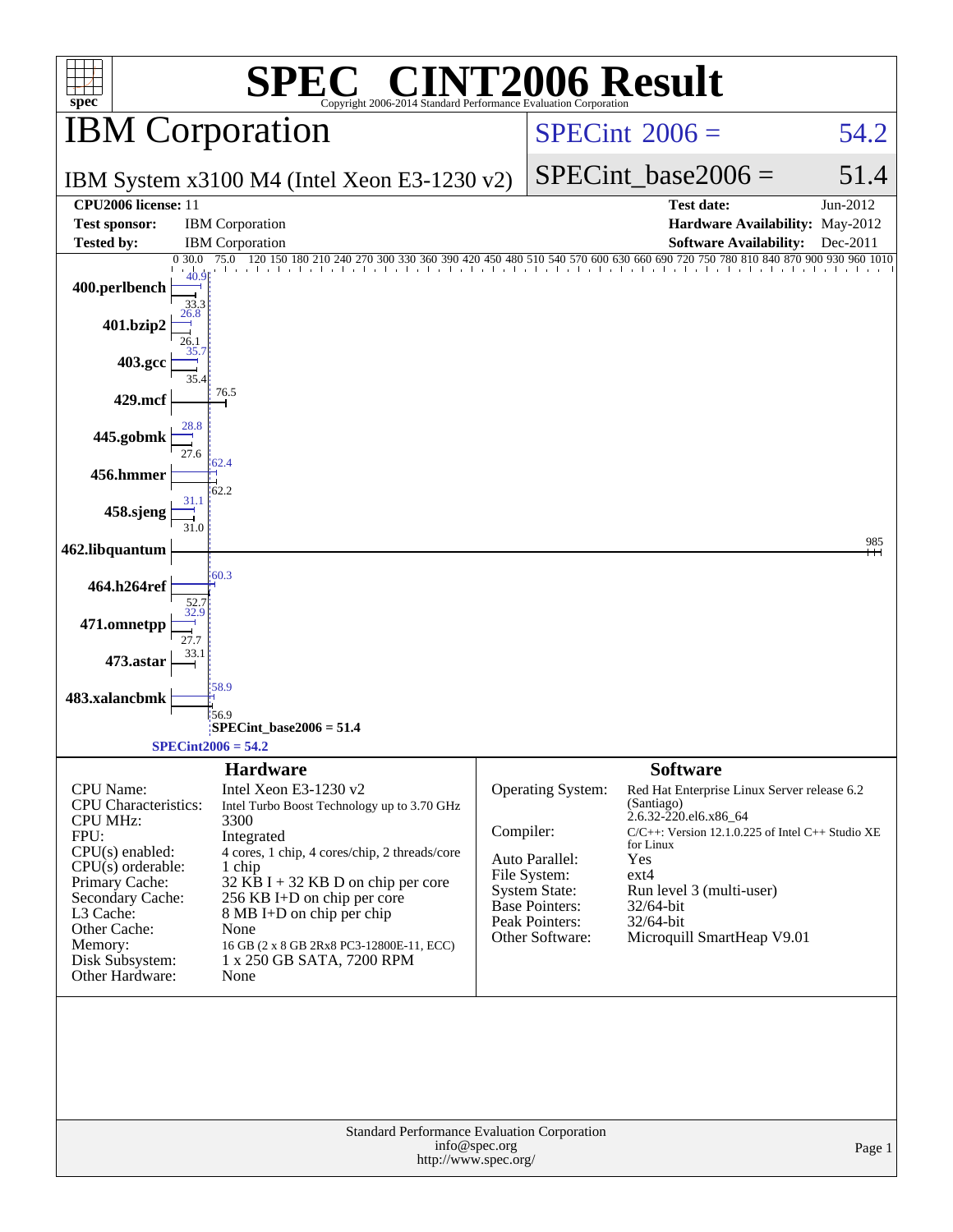

# IBM Corporation

# $SPECint2006 = 54.2$  $SPECint2006 = 54.2$

IBM System x3100 M4 (Intel Xeon E3-1230 v2)

 $SPECTnt\_base2006 = 51.4$ 

#### **[CPU2006 license:](http://www.spec.org/auto/cpu2006/Docs/result-fields.html#CPU2006license)** 11 **[Test date:](http://www.spec.org/auto/cpu2006/Docs/result-fields.html#Testdate)** Jun-2012

**[Test sponsor:](http://www.spec.org/auto/cpu2006/Docs/result-fields.html#Testsponsor)** IBM Corporation **[Hardware Availability:](http://www.spec.org/auto/cpu2006/Docs/result-fields.html#HardwareAvailability)** May-2012 **[Tested by:](http://www.spec.org/auto/cpu2006/Docs/result-fields.html#Testedby)** IBM Corporation **[Software Availability:](http://www.spec.org/auto/cpu2006/Docs/result-fields.html#SoftwareAvailability)** Dec-2011

#### **[Results Table](http://www.spec.org/auto/cpu2006/Docs/result-fields.html#ResultsTable)**

|                         | <b>Base</b>                                      |       |                |       |                |             | <b>Peak</b>                                         |              |                |              |                |              |
|-------------------------|--------------------------------------------------|-------|----------------|-------|----------------|-------------|-----------------------------------------------------|--------------|----------------|--------------|----------------|--------------|
| <b>Benchmark</b>        | <b>Seconds</b>                                   | Ratio | <b>Seconds</b> | Ratio | <b>Seconds</b> | Ratio       | <b>Seconds</b>                                      | <b>Ratio</b> | <b>Seconds</b> | <b>Ratio</b> | <b>Seconds</b> | <b>Ratio</b> |
| $ 400.\text{perlbench}$ | 294                                              | 33.2  | 293            | 33.3  | 293            | 33.4        | 239                                                 | 40.9         | 239            | 40.9         | <u>239</u>     | 40.9         |
| 401.bzip2               | 369                                              | 26.1  | 369            | 26.2  | 369            | 26.1        | 360                                                 | 26.8         | 361            | 26.8         | 361            | 26.8         |
| $403.\text{gcc}$        | 227                                              | 35.4  | 228            | 35.3  | 228            | <u>35.4</u> | 226                                                 | 35.6         | 225            | 35.7         | 225            | 35.7         |
| $429$ .mcf              | 121                                              | 75.4  | 119            | 76.6  | 119            | 76.5        | 121                                                 | 75.4         | 119            | 76.6         | 119            | 76.5         |
| $445$ .gobmk            | 380                                              | 27.6  | 380            | 27.6  | 380            | 27.6        | 364                                                 | 28.8         | 364            | 28.8         | 364            | 28.8         |
| 456.hmmer               | 150                                              | 62.2  | 150            | 62.2  | 150            | 62.2        | 149                                                 | 62.4         | 149            | 62.4         | 149            | 62.4         |
| $458$ .sjeng            | 390                                              | 31.0  | 391            | 31.0  | 390            | 31.0        | 389                                                 | 31.1         | 389            | 31.1         | 389            | 31.1         |
| 462.libquantum          | 21.0                                             | 985   | 21.2           | 975   | 20.8           | 994         | 21.0                                                | 985          | 21.2           | 975          | 20.8           | 994          |
| 464.h264ref             | 421                                              | 52.6  | 419            | 52.8  | 420            | <u>52.7</u> | 367                                                 | 60.3         | 368            | 60.2         | 367            | 60.4         |
| 471.omnetpp             | 223                                              | 28.1  | 226            | 27.6  | 226            | 27.7        | 188                                                 | 33.2         | <b>190</b>     | 32.9         | 192            | 32.6         |
| $473$ . astar           | 212                                              | 33.1  | 211            | 33.2  | 213            | 32.9        | 212                                                 | 33.1         | 211            | 33.2         | 213            | 32.9         |
| 483.xalancbmk           | 122                                              | 56.8  | 121            | 57.0  | 121            | 56.9        | 117                                                 | 58.8         | 117            | 58.9         | 117            | 58.9         |
|                         | Decute ennoye in the endor in which they were my |       |                |       |                |             | Dold underlined text indicates a madian measurement |              |                |              |                |              |

Results appear in the [order in which they were run.](http://www.spec.org/auto/cpu2006/Docs/result-fields.html#RunOrder) Bold underlined text [indicates a median measurement.](http://www.spec.org/auto/cpu2006/Docs/result-fields.html#Median)

### **[Operating System Notes](http://www.spec.org/auto/cpu2006/Docs/result-fields.html#OperatingSystemNotes)**

Stack size set to unlimited using "ulimit -s unlimited"

### **[Platform Notes](http://www.spec.org/auto/cpu2006/Docs/result-fields.html#PlatformNotes)**

 BIOS Settings: Turbo Mode enabled in BIOS C-State enabled in BIOS Sysinfo program /root/SPECcpu1.2/config/sysinfo.rev6800 \$Rev: 6800 \$ \$Date:: 2011-10-11 #\$ 6f2ebdff5032aaa42e583f96b07f99d3 running on localhost.localdomain Fri Jun 29 21:23:38 2012 This section contains SUT (System Under Test) info as seen by some common utilities. To remove or add to this section, see: <http://www.spec.org/cpu2006/Docs/config.html#sysinfo> From /proc/cpuinfo model name : Intel(R) Xeon(R) CPU E3-1230 V2 @ 3.30GHz 1 "physical id"s (chips) 8 "processors" cores, siblings (Caution: counting these is hw and system dependent. The following excerpts from /proc/cpuinfo might not be reliable. Use with caution.) cpu cores : 4 siblings : 8 physical 0: cores 0 1 2 3 cache size : 8192 KB Continued on next page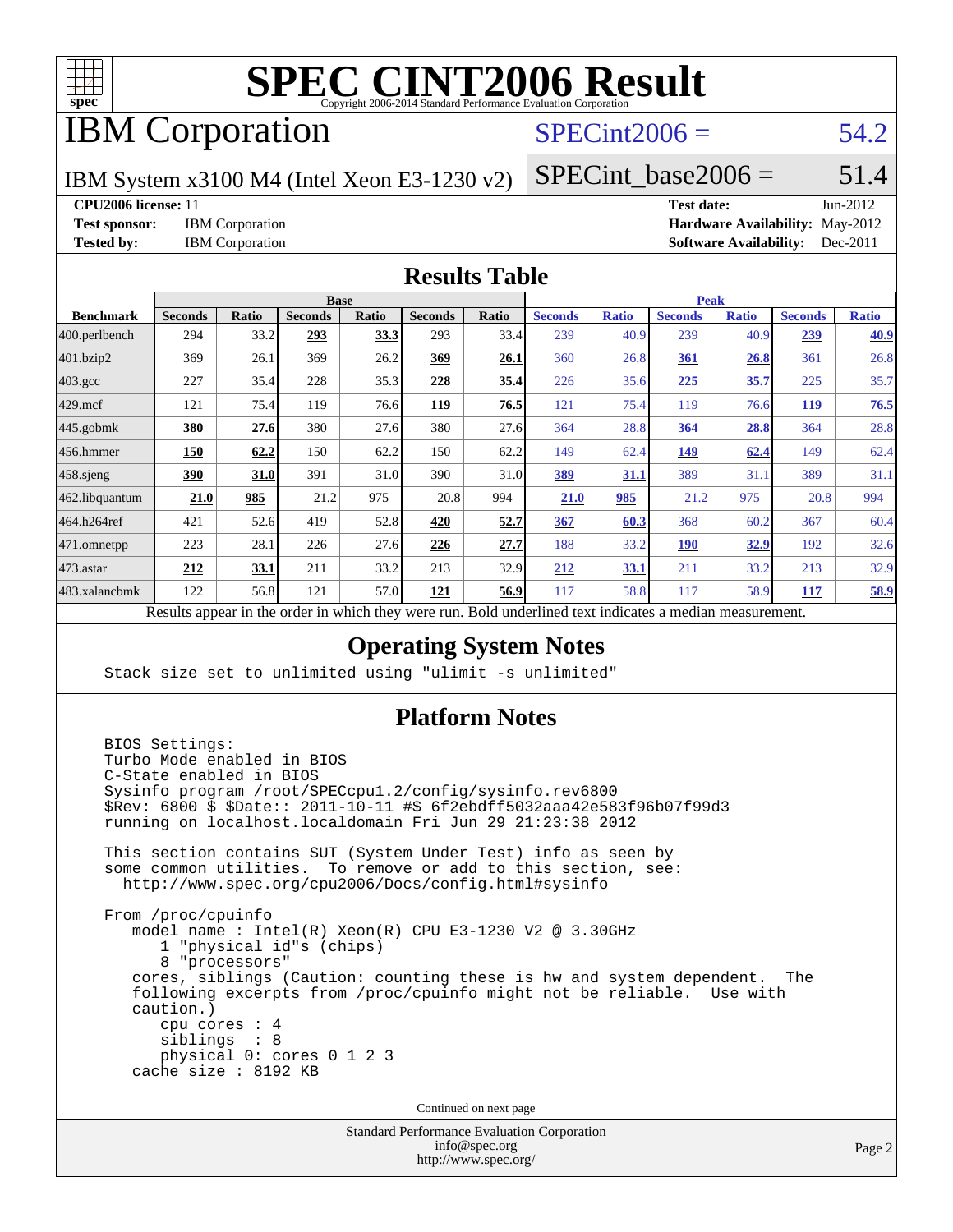

**IBM** Corporation

 $SPECint2006 = 54.2$  $SPECint2006 = 54.2$ 

IBM System x3100 M4 (Intel Xeon E3-1230 v2)

SPECint base2006 =  $51.4$ 

**[Test sponsor:](http://www.spec.org/auto/cpu2006/Docs/result-fields.html#Testsponsor)** IBM Corporation **[Hardware Availability:](http://www.spec.org/auto/cpu2006/Docs/result-fields.html#HardwareAvailability)** May-2012

**[CPU2006 license:](http://www.spec.org/auto/cpu2006/Docs/result-fields.html#CPU2006license)** 11 **[Test date:](http://www.spec.org/auto/cpu2006/Docs/result-fields.html#Testdate)** Jun-2012 **[Tested by:](http://www.spec.org/auto/cpu2006/Docs/result-fields.html#Testedby)** IBM Corporation **[Software Availability:](http://www.spec.org/auto/cpu2006/Docs/result-fields.html#SoftwareAvailability)** Dec-2011

#### **[Platform Notes \(Continued\)](http://www.spec.org/auto/cpu2006/Docs/result-fields.html#PlatformNotes)**

From /proc/meminfo<br>MemTotal: 16322724 kB HugePages\_Total: 0<br>Hugepagesize: 2048 kB Hugepagesize:

 /usr/bin/lsb\_release -d Red Hat Enterprise Linux Server release 6.2 (Santiago)

From /etc/\*release\* /etc/\*version\*

 redhat-release: Red Hat Enterprise Linux Server release 6.2 (Santiago) system-release: Red Hat Enterprise Linux Server release 6.2 (Santiago) system-release-cpe: cpe:/o:redhat:enterprise\_linux:6server:ga:server

 uname -a: Linux localhost.localdomain 2.6.32-220.el6.x86\_64 #1 SMP Wed Nov 9 08:03:13 EST 2011 x86\_64 x86\_64 x86\_64 GNU/Linux

run-level 3 Jun 28 16:44

 SPEC is set to: /root/SPECcpu1.2 Filesystem Type Size Used Avail Use% Mounted on /dev/mapper/VolGroup-lv\_root ext4 50G 41G 6.2G 87% /

 Additional information from dmidecode: Memory: 2x Micron 18JSF1G72AZ-1G6D1 8 GB 1600 MHz 2 rank

(End of data from sysinfo program)

#### **[General Notes](http://www.spec.org/auto/cpu2006/Docs/result-fields.html#GeneralNotes)**

Environment variables set by runspec before the start of the run: KMP\_AFFINITY = "granularity=fine,scatter" LD\_LIBRARY\_PATH = "/root/SPECcpu1.2/libs/32:/root/SPECcpu1.2/libs/64" OMP NUM THREADS = "4"

 Binaries compiled on a system with 1x Core i7-860 CPU + 8GB memory using RHEL5.5 Transparent Huge Pages enabled with: echo always > /sys/kernel/mm/redhat\_transparent\_hugepage/enabled

# **[Base Compiler Invocation](http://www.spec.org/auto/cpu2006/Docs/result-fields.html#BaseCompilerInvocation)**

[C benchmarks](http://www.spec.org/auto/cpu2006/Docs/result-fields.html#Cbenchmarks):  $\text{icc}$   $-\text{m64}$ 

[C++ benchmarks:](http://www.spec.org/auto/cpu2006/Docs/result-fields.html#CXXbenchmarks) [icpc -m64](http://www.spec.org/cpu2006/results/res2012q3/cpu2006-20120702-23312.flags.html#user_CXXbase_intel_icpc_64bit_fc66a5337ce925472a5c54ad6a0de310)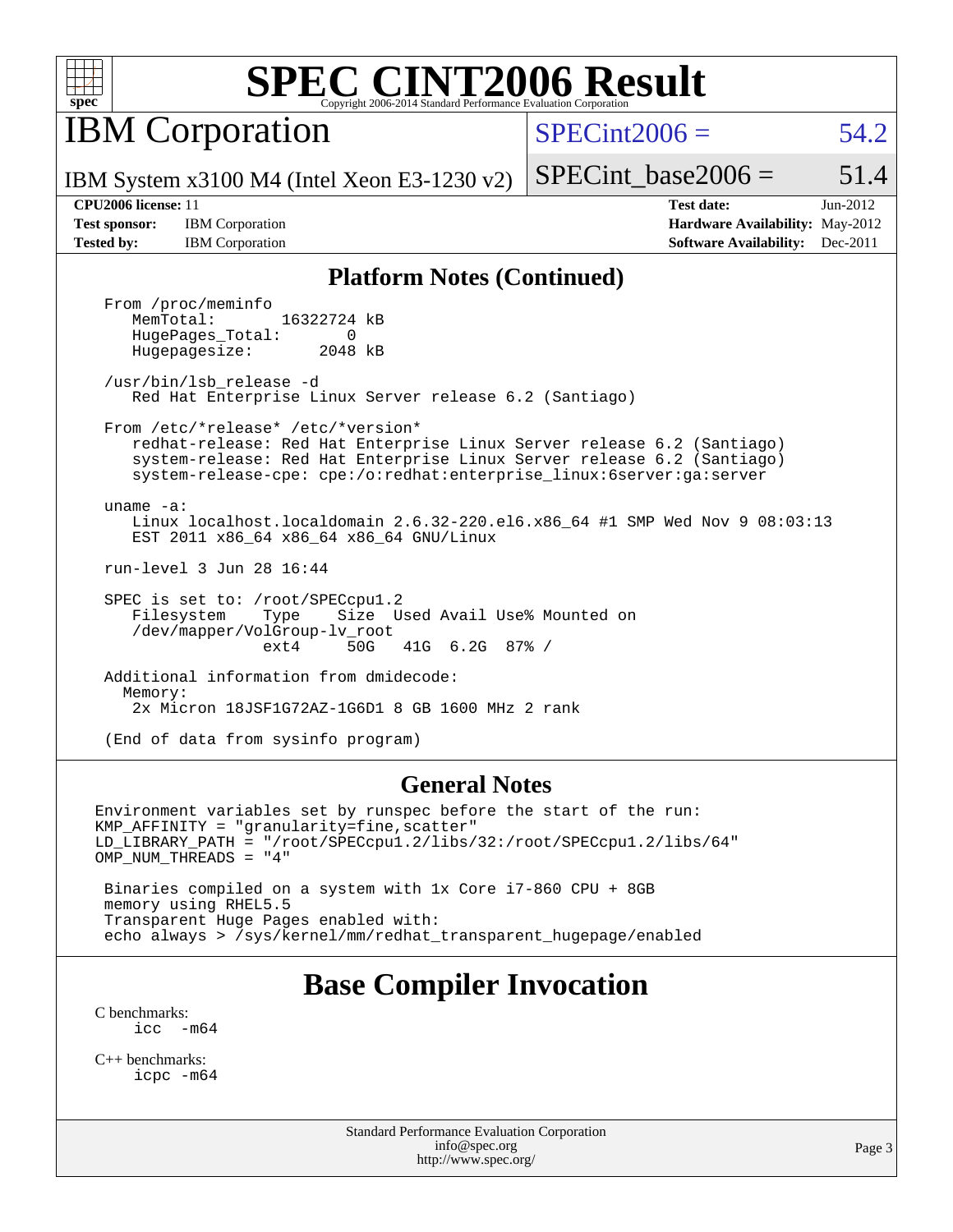

IBM Corporation

 $SPECint2006 = 54.2$  $SPECint2006 = 54.2$ 

IBM System x3100 M4 (Intel Xeon E3-1230 v2)

**[Test sponsor:](http://www.spec.org/auto/cpu2006/Docs/result-fields.html#Testsponsor)** IBM Corporation **[Hardware Availability:](http://www.spec.org/auto/cpu2006/Docs/result-fields.html#HardwareAvailability)** May-2012

SPECint base2006 =  $51.4$ **[CPU2006 license:](http://www.spec.org/auto/cpu2006/Docs/result-fields.html#CPU2006license)** 11 **[Test date:](http://www.spec.org/auto/cpu2006/Docs/result-fields.html#Testdate)** Jun-2012

**[Tested by:](http://www.spec.org/auto/cpu2006/Docs/result-fields.html#Testedby)** IBM Corporation **[Software Availability:](http://www.spec.org/auto/cpu2006/Docs/result-fields.html#SoftwareAvailability)** Dec-2011

### **[Base Portability Flags](http://www.spec.org/auto/cpu2006/Docs/result-fields.html#BasePortabilityFlags)**

 400.perlbench: [-DSPEC\\_CPU\\_LP64](http://www.spec.org/cpu2006/results/res2012q3/cpu2006-20120702-23312.flags.html#b400.perlbench_basePORTABILITY_DSPEC_CPU_LP64) [-DSPEC\\_CPU\\_LINUX\\_X64](http://www.spec.org/cpu2006/results/res2012q3/cpu2006-20120702-23312.flags.html#b400.perlbench_baseCPORTABILITY_DSPEC_CPU_LINUX_X64) 401.bzip2: [-DSPEC\\_CPU\\_LP64](http://www.spec.org/cpu2006/results/res2012q3/cpu2006-20120702-23312.flags.html#suite_basePORTABILITY401_bzip2_DSPEC_CPU_LP64) 403.gcc: [-DSPEC\\_CPU\\_LP64](http://www.spec.org/cpu2006/results/res2012q3/cpu2006-20120702-23312.flags.html#suite_basePORTABILITY403_gcc_DSPEC_CPU_LP64) 429.mcf: [-DSPEC\\_CPU\\_LP64](http://www.spec.org/cpu2006/results/res2012q3/cpu2006-20120702-23312.flags.html#suite_basePORTABILITY429_mcf_DSPEC_CPU_LP64) 445.gobmk: [-DSPEC\\_CPU\\_LP64](http://www.spec.org/cpu2006/results/res2012q3/cpu2006-20120702-23312.flags.html#suite_basePORTABILITY445_gobmk_DSPEC_CPU_LP64) 456.hmmer: [-DSPEC\\_CPU\\_LP64](http://www.spec.org/cpu2006/results/res2012q3/cpu2006-20120702-23312.flags.html#suite_basePORTABILITY456_hmmer_DSPEC_CPU_LP64) 458.sjeng: [-DSPEC\\_CPU\\_LP64](http://www.spec.org/cpu2006/results/res2012q3/cpu2006-20120702-23312.flags.html#suite_basePORTABILITY458_sjeng_DSPEC_CPU_LP64) 462.libquantum: [-DSPEC\\_CPU\\_LP64](http://www.spec.org/cpu2006/results/res2012q3/cpu2006-20120702-23312.flags.html#suite_basePORTABILITY462_libquantum_DSPEC_CPU_LP64) [-DSPEC\\_CPU\\_LINUX](http://www.spec.org/cpu2006/results/res2012q3/cpu2006-20120702-23312.flags.html#b462.libquantum_baseCPORTABILITY_DSPEC_CPU_LINUX) 464.h264ref: [-DSPEC\\_CPU\\_LP64](http://www.spec.org/cpu2006/results/res2012q3/cpu2006-20120702-23312.flags.html#suite_basePORTABILITY464_h264ref_DSPEC_CPU_LP64) 471.omnetpp: [-DSPEC\\_CPU\\_LP64](http://www.spec.org/cpu2006/results/res2012q3/cpu2006-20120702-23312.flags.html#suite_basePORTABILITY471_omnetpp_DSPEC_CPU_LP64) 473.astar: [-DSPEC\\_CPU\\_LP64](http://www.spec.org/cpu2006/results/res2012q3/cpu2006-20120702-23312.flags.html#suite_basePORTABILITY473_astar_DSPEC_CPU_LP64) 483.xalancbmk: [-DSPEC\\_CPU\\_LP64](http://www.spec.org/cpu2006/results/res2012q3/cpu2006-20120702-23312.flags.html#suite_basePORTABILITY483_xalancbmk_DSPEC_CPU_LP64) [-DSPEC\\_CPU\\_LINUX](http://www.spec.org/cpu2006/results/res2012q3/cpu2006-20120702-23312.flags.html#b483.xalancbmk_baseCXXPORTABILITY_DSPEC_CPU_LINUX)

### **[Base Optimization Flags](http://www.spec.org/auto/cpu2006/Docs/result-fields.html#BaseOptimizationFlags)**

[C benchmarks](http://www.spec.org/auto/cpu2006/Docs/result-fields.html#Cbenchmarks):

[-xAVX](http://www.spec.org/cpu2006/results/res2012q3/cpu2006-20120702-23312.flags.html#user_CCbase_f-xAVX) [-ipo](http://www.spec.org/cpu2006/results/res2012q3/cpu2006-20120702-23312.flags.html#user_CCbase_f-ipo) [-O3](http://www.spec.org/cpu2006/results/res2012q3/cpu2006-20120702-23312.flags.html#user_CCbase_f-O3) [-no-prec-div](http://www.spec.org/cpu2006/results/res2012q3/cpu2006-20120702-23312.flags.html#user_CCbase_f-no-prec-div) [-parallel](http://www.spec.org/cpu2006/results/res2012q3/cpu2006-20120702-23312.flags.html#user_CCbase_f-parallel) [-opt-prefetch](http://www.spec.org/cpu2006/results/res2012q3/cpu2006-20120702-23312.flags.html#user_CCbase_f-opt-prefetch) [-auto-p32](http://www.spec.org/cpu2006/results/res2012q3/cpu2006-20120702-23312.flags.html#user_CCbase_f-auto-p32)

[C++ benchmarks:](http://www.spec.org/auto/cpu2006/Docs/result-fields.html#CXXbenchmarks)

[-xAVX](http://www.spec.org/cpu2006/results/res2012q3/cpu2006-20120702-23312.flags.html#user_CXXbase_f-xAVX) [-ipo](http://www.spec.org/cpu2006/results/res2012q3/cpu2006-20120702-23312.flags.html#user_CXXbase_f-ipo) [-O3](http://www.spec.org/cpu2006/results/res2012q3/cpu2006-20120702-23312.flags.html#user_CXXbase_f-O3) [-no-prec-div](http://www.spec.org/cpu2006/results/res2012q3/cpu2006-20120702-23312.flags.html#user_CXXbase_f-no-prec-div) [-opt-prefetch](http://www.spec.org/cpu2006/results/res2012q3/cpu2006-20120702-23312.flags.html#user_CXXbase_f-opt-prefetch) [-auto-p32](http://www.spec.org/cpu2006/results/res2012q3/cpu2006-20120702-23312.flags.html#user_CXXbase_f-auto-p32) [-Wl,-z,muldefs](http://www.spec.org/cpu2006/results/res2012q3/cpu2006-20120702-23312.flags.html#user_CXXbase_link_force_multiple1_74079c344b956b9658436fd1b6dd3a8a) [-L/smartheap -lsmartheap64](http://www.spec.org/cpu2006/results/res2012q3/cpu2006-20120702-23312.flags.html#user_CXXbase_SmartHeap64_5e654037dadeae1fe403ab4b4466e60b)

### **[Base Other Flags](http://www.spec.org/auto/cpu2006/Docs/result-fields.html#BaseOtherFlags)**

[C benchmarks](http://www.spec.org/auto/cpu2006/Docs/result-fields.html#Cbenchmarks):

403.gcc: [-Dalloca=\\_alloca](http://www.spec.org/cpu2006/results/res2012q3/cpu2006-20120702-23312.flags.html#b403.gcc_baseEXTRA_CFLAGS_Dalloca_be3056838c12de2578596ca5467af7f3)

# **[Peak Compiler Invocation](http://www.spec.org/auto/cpu2006/Docs/result-fields.html#PeakCompilerInvocation)**

[C benchmarks \(except as noted below\)](http://www.spec.org/auto/cpu2006/Docs/result-fields.html#Cbenchmarksexceptasnotedbelow):

icc  $-m64$ 

400.perlbench: [icc -m32](http://www.spec.org/cpu2006/results/res2012q3/cpu2006-20120702-23312.flags.html#user_peakCCLD400_perlbench_intel_icc_a6a621f8d50482236b970c6ac5f55f93)

445.gobmk: [icc -m32](http://www.spec.org/cpu2006/results/res2012q3/cpu2006-20120702-23312.flags.html#user_peakCCLD445_gobmk_intel_icc_a6a621f8d50482236b970c6ac5f55f93)

464.h264ref: [icc -m32](http://www.spec.org/cpu2006/results/res2012q3/cpu2006-20120702-23312.flags.html#user_peakCCLD464_h264ref_intel_icc_a6a621f8d50482236b970c6ac5f55f93)

[C++ benchmarks \(except as noted below\):](http://www.spec.org/auto/cpu2006/Docs/result-fields.html#CXXbenchmarksexceptasnotedbelow) [icpc -m32](http://www.spec.org/cpu2006/results/res2012q3/cpu2006-20120702-23312.flags.html#user_CXXpeak_intel_icpc_4e5a5ef1a53fd332b3c49e69c3330699)

473.astar: [icpc -m64](http://www.spec.org/cpu2006/results/res2012q3/cpu2006-20120702-23312.flags.html#user_peakCXXLD473_astar_intel_icpc_64bit_fc66a5337ce925472a5c54ad6a0de310)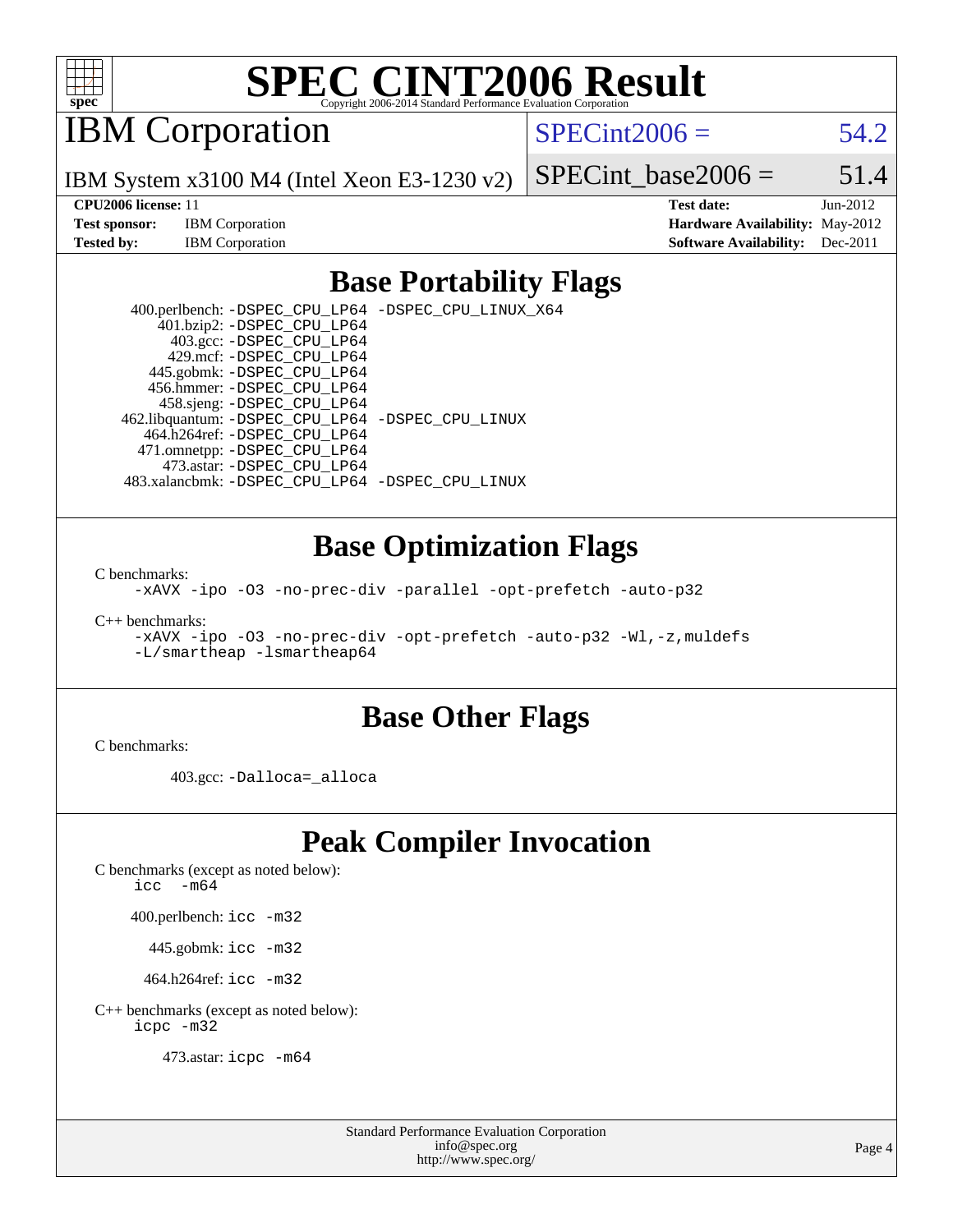

IBM Corporation

 $SPECint2006 = 54.2$  $SPECint2006 = 54.2$ 

IBM System x3100 M4 (Intel Xeon E3-1230 v2)

SPECint base2006 =  $51.4$ 

**[CPU2006 license:](http://www.spec.org/auto/cpu2006/Docs/result-fields.html#CPU2006license)** 11 **[Test date:](http://www.spec.org/auto/cpu2006/Docs/result-fields.html#Testdate)** Jun-2012 **[Test sponsor:](http://www.spec.org/auto/cpu2006/Docs/result-fields.html#Testsponsor)** IBM Corporation **[Hardware Availability:](http://www.spec.org/auto/cpu2006/Docs/result-fields.html#HardwareAvailability)** May-2012 **[Tested by:](http://www.spec.org/auto/cpu2006/Docs/result-fields.html#Testedby)** IBM Corporation **[Software Availability:](http://www.spec.org/auto/cpu2006/Docs/result-fields.html#SoftwareAvailability)** Dec-2011

### **[Peak Portability Flags](http://www.spec.org/auto/cpu2006/Docs/result-fields.html#PeakPortabilityFlags)**

 400.perlbench: [-DSPEC\\_CPU\\_LINUX\\_IA32](http://www.spec.org/cpu2006/results/res2012q3/cpu2006-20120702-23312.flags.html#b400.perlbench_peakCPORTABILITY_DSPEC_CPU_LINUX_IA32) 401.bzip2: [-DSPEC\\_CPU\\_LP64](http://www.spec.org/cpu2006/results/res2012q3/cpu2006-20120702-23312.flags.html#suite_peakPORTABILITY401_bzip2_DSPEC_CPU_LP64) 403.gcc: [-DSPEC\\_CPU\\_LP64](http://www.spec.org/cpu2006/results/res2012q3/cpu2006-20120702-23312.flags.html#suite_peakPORTABILITY403_gcc_DSPEC_CPU_LP64) 429.mcf: [-DSPEC\\_CPU\\_LP64](http://www.spec.org/cpu2006/results/res2012q3/cpu2006-20120702-23312.flags.html#suite_peakPORTABILITY429_mcf_DSPEC_CPU_LP64) 456.hmmer: [-DSPEC\\_CPU\\_LP64](http://www.spec.org/cpu2006/results/res2012q3/cpu2006-20120702-23312.flags.html#suite_peakPORTABILITY456_hmmer_DSPEC_CPU_LP64) 458.sjeng: [-DSPEC\\_CPU\\_LP64](http://www.spec.org/cpu2006/results/res2012q3/cpu2006-20120702-23312.flags.html#suite_peakPORTABILITY458_sjeng_DSPEC_CPU_LP64) 462.libquantum: [-DSPEC\\_CPU\\_LP64](http://www.spec.org/cpu2006/results/res2012q3/cpu2006-20120702-23312.flags.html#suite_peakPORTABILITY462_libquantum_DSPEC_CPU_LP64) [-DSPEC\\_CPU\\_LINUX](http://www.spec.org/cpu2006/results/res2012q3/cpu2006-20120702-23312.flags.html#b462.libquantum_peakCPORTABILITY_DSPEC_CPU_LINUX) 473.astar: [-DSPEC\\_CPU\\_LP64](http://www.spec.org/cpu2006/results/res2012q3/cpu2006-20120702-23312.flags.html#suite_peakPORTABILITY473_astar_DSPEC_CPU_LP64) 483.xalancbmk: [-DSPEC\\_CPU\\_LINUX](http://www.spec.org/cpu2006/results/res2012q3/cpu2006-20120702-23312.flags.html#b483.xalancbmk_peakCXXPORTABILITY_DSPEC_CPU_LINUX)

# **[Peak Optimization Flags](http://www.spec.org/auto/cpu2006/Docs/result-fields.html#PeakOptimizationFlags)**

```
C benchmarks:
```

```
Standard Performance Evaluation Corporation
                                          info@spec.org
     400.perlbench: -xAVX(pass 2) -prof-gen(pass 1) -ipo(pass 2) -O3(pass 2)
                -no-prec-div(pass 2) -prof-use(pass 2) -opt-prefetch
                -ansi-alias
        401.bzip2: -xAVX(pass 2) -prof-gen(pass 1) -ipo(pass 2) -O3(pass 2)
                -no-prec-div -prof-use(pass 2) -auto-ilp32 -opt-prefetch
                -ansi-alias
          403.gcc: -xAVX -ipo -O3 -no-prec-div -inline-calloc
                -opt-malloc-options=3 -auto-ilp32
         429.mcf: basepeak = yes
       445.gobmk: -xAVX(pass 2) -prof-gen(pass 1) -prof-use(pass 2)
                -ansi-alias
       456.hmmer: -xAVX -ipo -O3 -no-prec-div -unroll2 -auto-ilp32
                -ansi-alias
         458.sjeng: -xAVX(pass 2) -prof-gen(pass 1) -ipo(pass 2) -O3(pass 2)
                -no-prec-div(pass 2) -prof-use(pass 2) -unroll4
    462.libquantum: basepeak = yes
       464.h264ref: -xAVX(pass 2) -prof-gen(pass 1) -ipo(pass 2) -O3(pass 2)
                -no-prec-div(pass 2) -prof-use(pass 2) -unroll2
                -ansi-alias
C++ benchmarks: 
      471.omnetpp: -xAVX(pass 2) -prof-gen(pass 1) -ipo(pass 2) -O3(pass 2)
                -no-prec-div(pass 2) -prof-use(pass 2)
                -opt-ra-region-strategy=block -ansi-alias
                -Wl,-z,muldefs -L/smartheap -lsmartheap
                                        Continued on next page
```
<http://www.spec.org/>